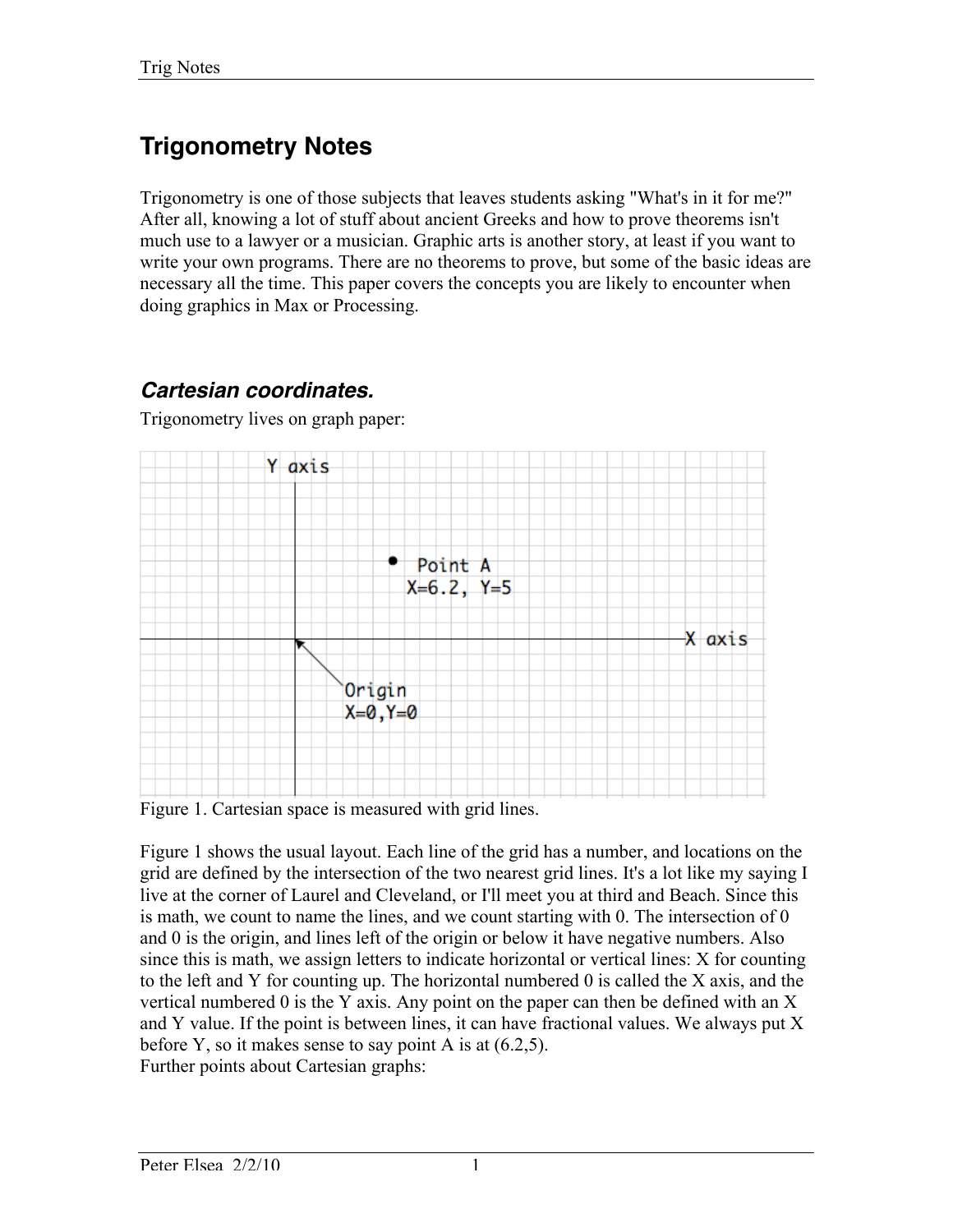- There can be three dimensions—the Z axis points out of the paper, and is counted with positive numbers in front of the page. More dimensions are possible in math, but hard to draw in our universe.
- You are free to move the origin around, as long as you adjust all of the other numbers to compensate.
- This system is named after Rene Descartes, who lived in the early 17th century. He didn't invent it, but his writings about it are so important that other mathematicians copied his notation.

The application of this to computer graphics should be obvious: it's how we describe the pixels on a screen. The origin is the upper left corner, and pixels are counted down and left. Since Y is positive going up and pixel addresses are positive going down, graphics have to be turned upside down before they are displayed. Some programs do this for you, some do not.

## *Polar Coordinates*

There is a second way to look at location. In polar notation, a point is defined by a radius and angle, as if it were on a circle:



Figure 2.

The center of the circle is called the pole, and is equivalent to the origin in the Cartesian system. (everything is measured from here). A horizontal line from the pole to the right is called the polar axis. To locate a point, draw a line from the pole. The length of this line is the radius r, and the angle the line makes with the polar axis is the azimuth,  $a^1$ . Angles may be measured in degrees or radians. These are both defined in terms of how many are in a complete circle: 360 degrees or  $2\pi$  radians.<sup>2</sup>

This may seem like an awkward ward way to describe locations, but polar notation makes some operations very easy. For instance, rotation around a point just requires a change to the angle. We usually work in Cartesian coordinates, but occasionally convert to polar for

<sup>&</sup>lt;sup>1</sup> Mathematicians generally use Greek letters for azimuth and angles in general. The most common is θ (theta). My graphic program doesn't do Greek, and Greek in Word doesn't print reliably, so I use roman letters.

 $2^{2}$  I thought radians were awful until I started doing math with them. Any formula that includes both  $\pi$  and angles in radians is easy to work out because the  $\pi$  terms will cancel out.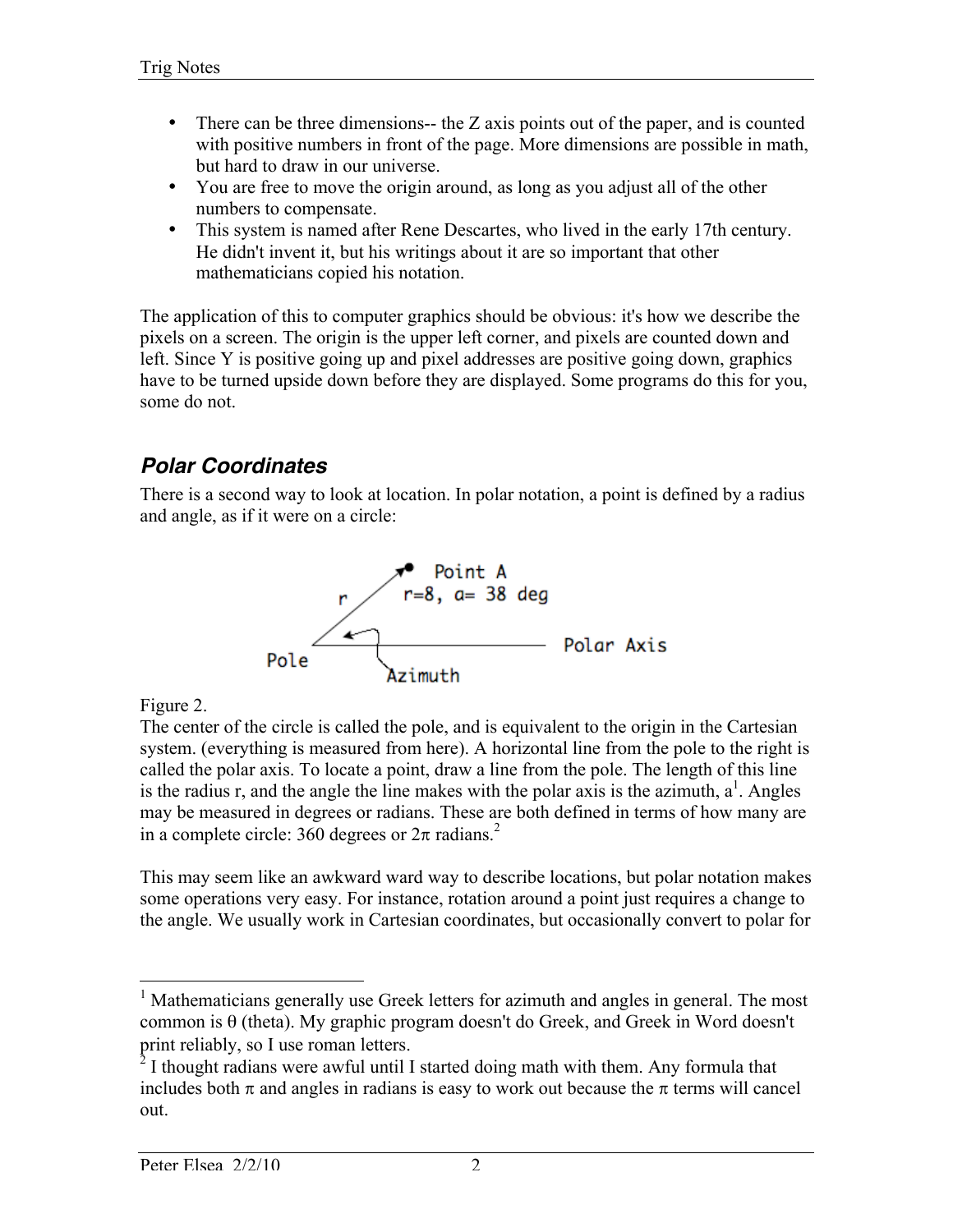some operation, and immediately convert back. To see how to convert, we must revisit the bane of all trig students, the Trigonometric Functions.

#### *Trigonometric Functions*

Trigonometry originated in surveying, looking at problems like determining the height of a tree without cutting it down. Many of the problems are about angles and distance, and can be solved by the basic functions of sine, cosine or tangent.



Figure 3.

As figure 3 shows, these functions are defined via a triangle with a 90° corner, or right triangle. The sides are identified as to whether they are opposite or adjacent to the angle we know. (The side opposite the right angle is the hypotenuse.)

For any angle, the sine of the angle is defined as the ratio of the length of the opposite side to the length of the hypotenuse- since the hypotenuse is always the longest side, sines will be a fraction. The sine of a particular angle is always the same- to find what it is, you can just look it up in a table. $3$ 

The cosine of an angle is the length of the adjacent side over the hypotenuse. If you look at the drawing, you can see that the cosine of the angle  $\theta$  is the sine of the unmarked angle, and vice versa.

The tangent is the ratio of the opposite to adjacent sides. Most of the time, we know this ratio, and want to find the angle, so we look for the tangent in the table. This process is called finding an arctangent.

There are other functions, such as secant (hypotenuse/adjacent) but they are aren't used as often. The big three are all we really need to memorize. Among other things, they will allow us to convert between polar and Cartesian coordinates.

<sup>&</sup>lt;sup>3</sup> Many mathematicians spent their careers constructing tables of sines.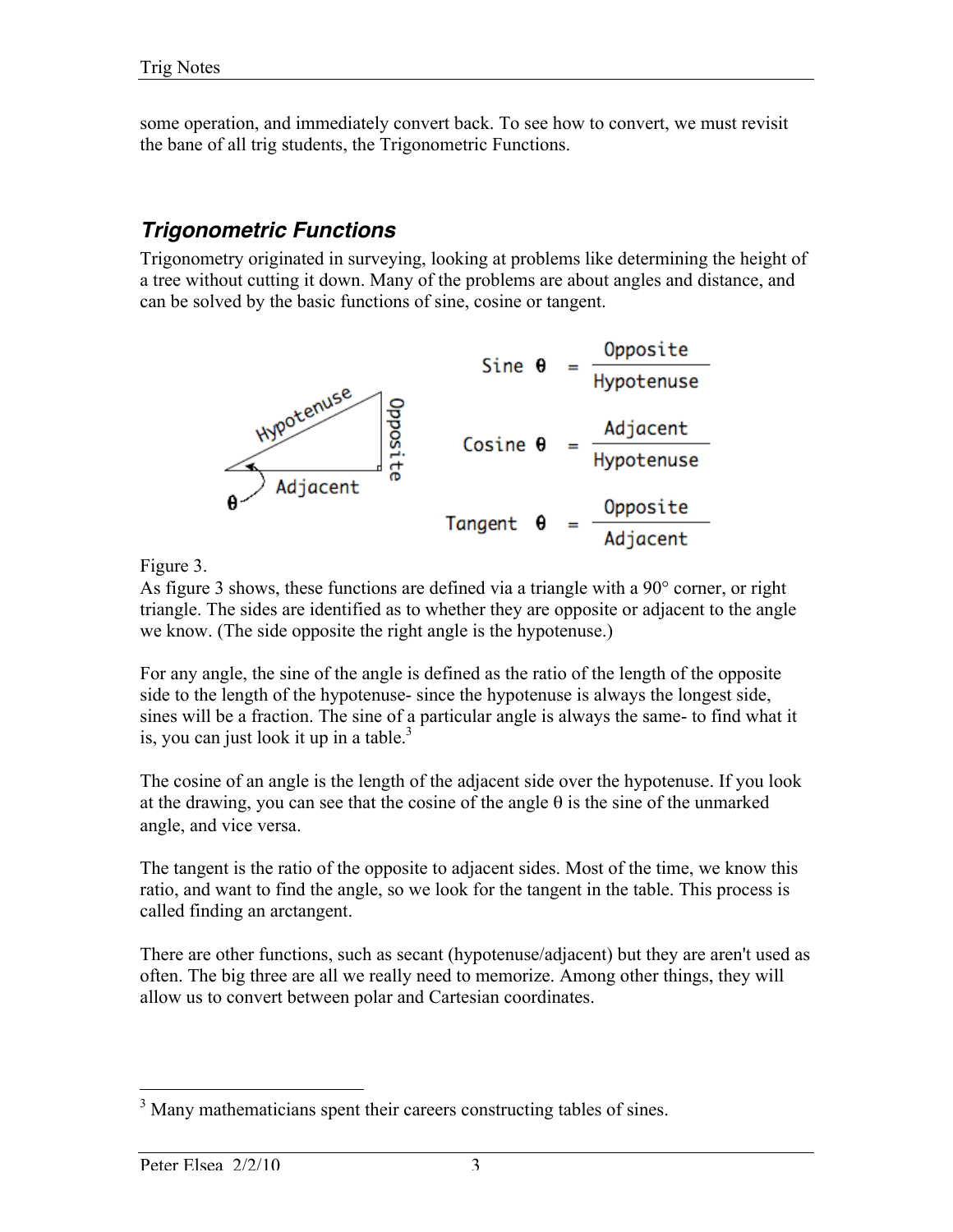### *Cartesian to Polar and Back*

Figure 4 shows how Cartesian and Polar coordinates are related.



Figure 4.

To go from Cartesian to Polar, the radius is the square root of the sum of the squares of the other two sides. The angle is the arctangent of the ratio of opposite to adjacent. In C or Java code that would be:

 $r = sqrt(x * x + y * y);$ theta =  $atan(y/x)$ ;

Of course in Max the whole thing is calculated in cartopol. The angle is reported in radians. To go back after the process:

 $y = r * sin(theta);$  $x = r * cos(theta);$ 

Or the poltocar object. One other interesting use of these formulas is that if you plot them with a steady radius and a theta that hits most of the numbers between 0 and  $2\pi$ , you will get a circle.

## *Plotting Sine Functions*

We don't really need to bother ourselves with the numbers in the sine table, the computer looks them up for us. However I often do play with these numbers, because they are beautiful. Figure 5 shows a few examples of sine based drawing. In the later cases, lines are drawn between points on two different sine waves.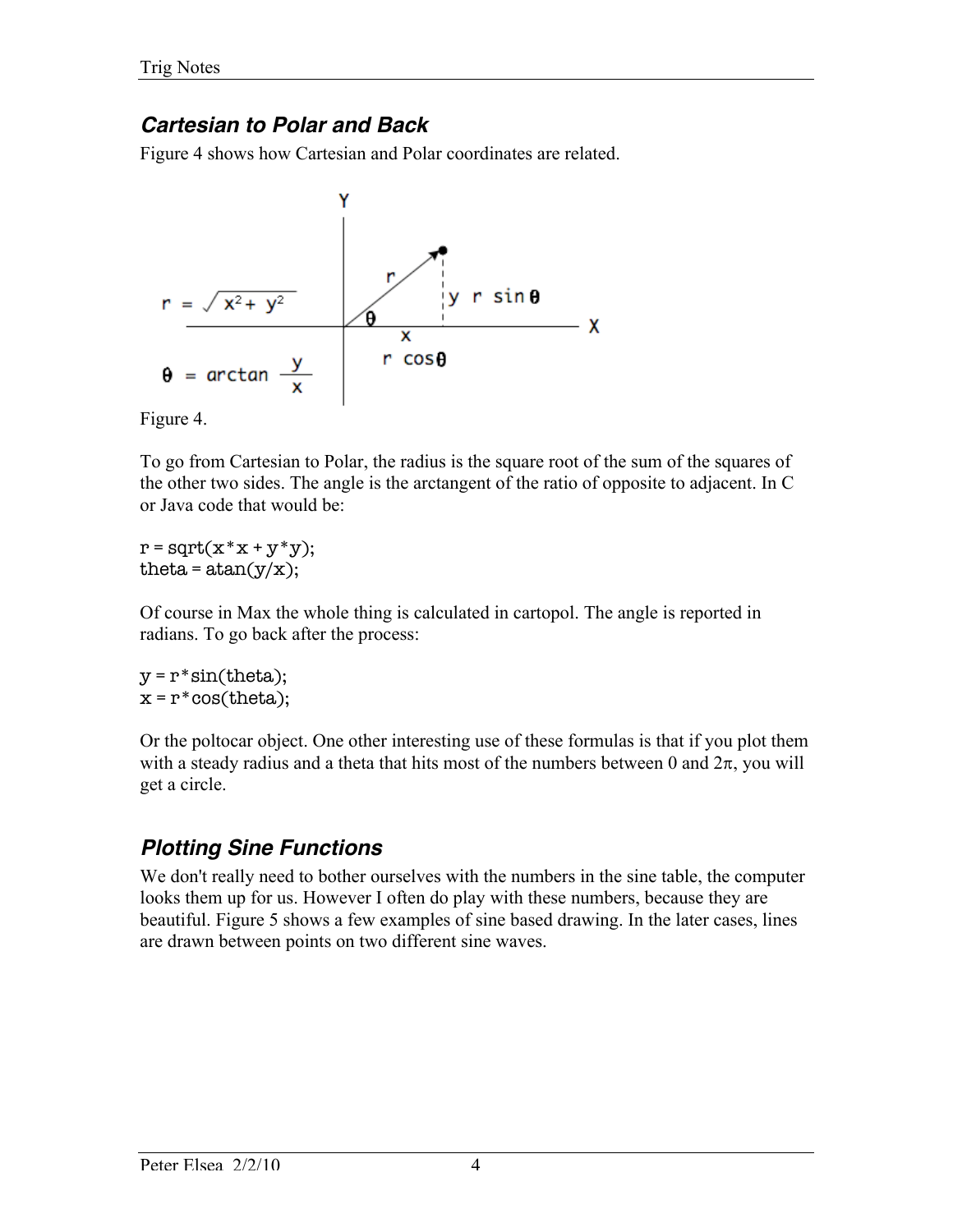

Figure 5. Sine wave art. These patterns often move slowly across the screen.

As I mentioned before, plotting  $x = cos$  (theta) and  $y = sin$  (theta) will result in circles.



#### Figure 6. Lissajous patterns

If you use different angles in the sine and cosine terms you can generate many complex forms based on Lissajous patterns (See my tutorial; Lissajous art).

If you start with a polar view of things you can make spirals and flowers by manipulating the radius. The images in figure 7 are based on that technique.